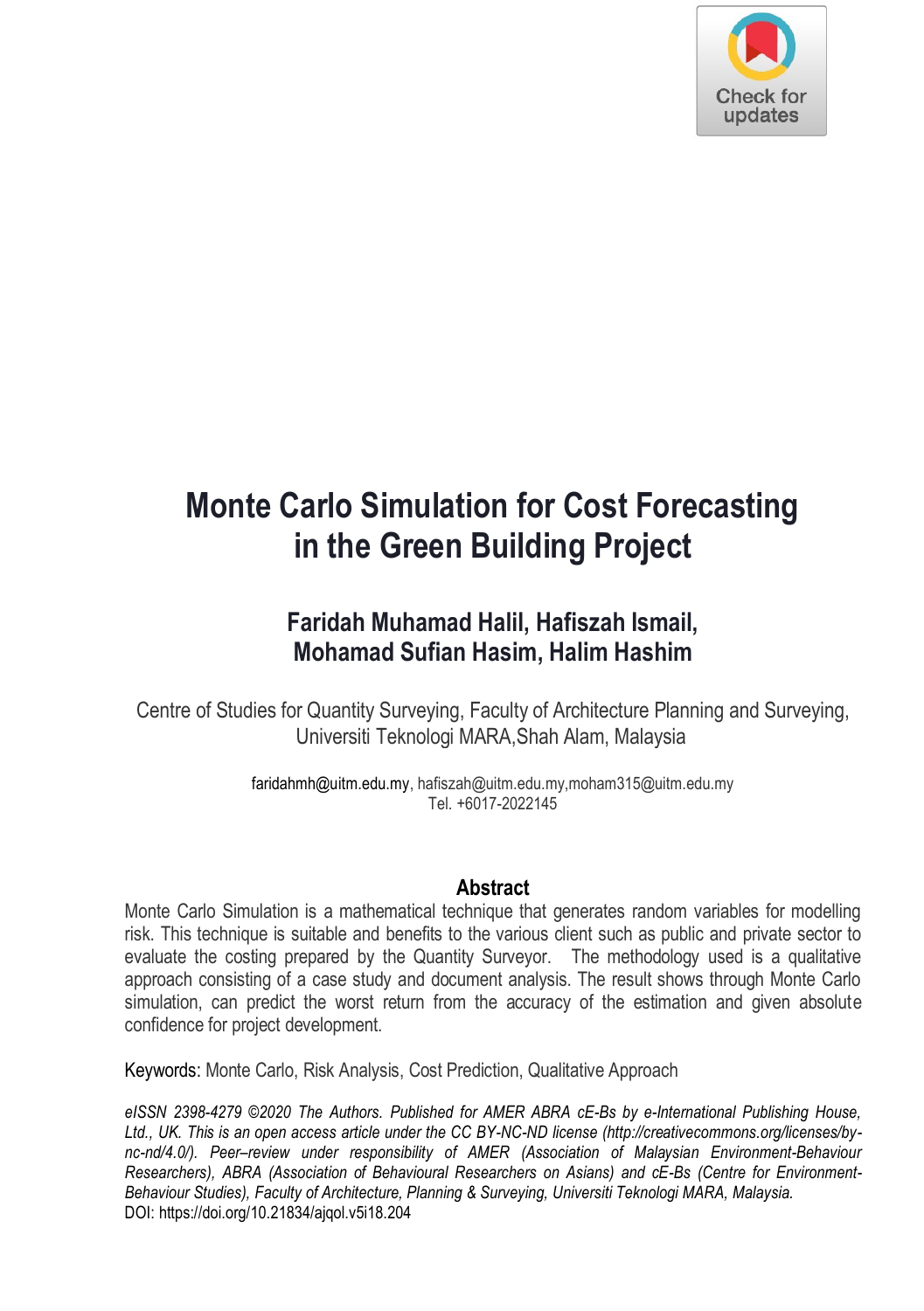# **1.0 Introduction**

Cost overruns commonly occur in the construction project; one of the factors contributes to the cost overrunsthe Quantity Surveyor unable to estimate accurately during the precontract stage. (Ali Touran, 2006) elaborates on the many factors are responsible for thesecost overruns such as underestimation of cost to make the project more viable, the addition of scope during later stages of project planning and even during construction, changed condition and others. Based on the factors also contribute to the project delay in the construction industry due to not enough budget allocation for the proposed construction.Therefore, an accurate model is crucial for the Quantity Surveyor to use monte Carlo software to test the accuracy of the cost estimate prepared in the client's project. In Malaysia, the use of Software to predict the uncertainty of cost only based on the "5 to 10% rule". The percentage is used for the cost contingency from the total cost of the construction. Therefore, failure to predict the cost, the client will suffer to allocate further budget in the development. The needs of an appropriate probabilistic model to predict the accuracy of cost in the construction project. Therefore, the study aim is to analyse the concept of Monte Carlo practice in predicting the cost estimate in the Green Building Project.

# **2.0 Literature Review**

The literature review highlighted the concept of Monte Carlo method practice in the construction industry. It's cover the definition of monte Carlo, method of estimating using monte Carlo, types of a forecasting method, benefits of monte Carlo and process of monte Carlo to predict the cost estimate.

# **2.1 Definition of Monte Carlo**

The problems that exist in forecasting the future or even investigating the enormous of combinations of shapes, specification and use of buildings make it a task that cannot be entirely solved by a simple mathematical expression. (Ferry & Brandon, 1979) describe the Monte Carlo technique is simply a way of sampling from distributions, in a random manner to provide a range of solutions which may be directed to finding the best solution. What is attempted by the method is to simulate a series of future events. Table 1.0 below shows the definition of Monte Carlo simulation by the various researchers.

| Author(s)         | Year | Definition of Monte Carlo simulation                                                                                                                                                                                                                                                                                 |
|-------------------|------|----------------------------------------------------------------------------------------------------------------------------------------------------------------------------------------------------------------------------------------------------------------------------------------------------------------------|
| <b>Hertz</b>      | 1964 | "As a tool to estimate risk in capital markets, and employs the mode,<br>spread, and skewness of probability distributions to describe/model<br>uncertainty from various sources and produce a distribution of the<br>possible outcomes by randomly selecting input values from the<br>predetermined distributions." |
| Marquez et<br>al. | 2005 | "Monte Carlo produces probability distributions of functions, including<br>distribution and mean square deviation."                                                                                                                                                                                                  |
| <b>Faris and</b>  | 2007 | "Monte Carlo simulation is a technique that combines historical data                                                                                                                                                                                                                                                 |

Table 1.0 Definitions of Monte Carlo simulation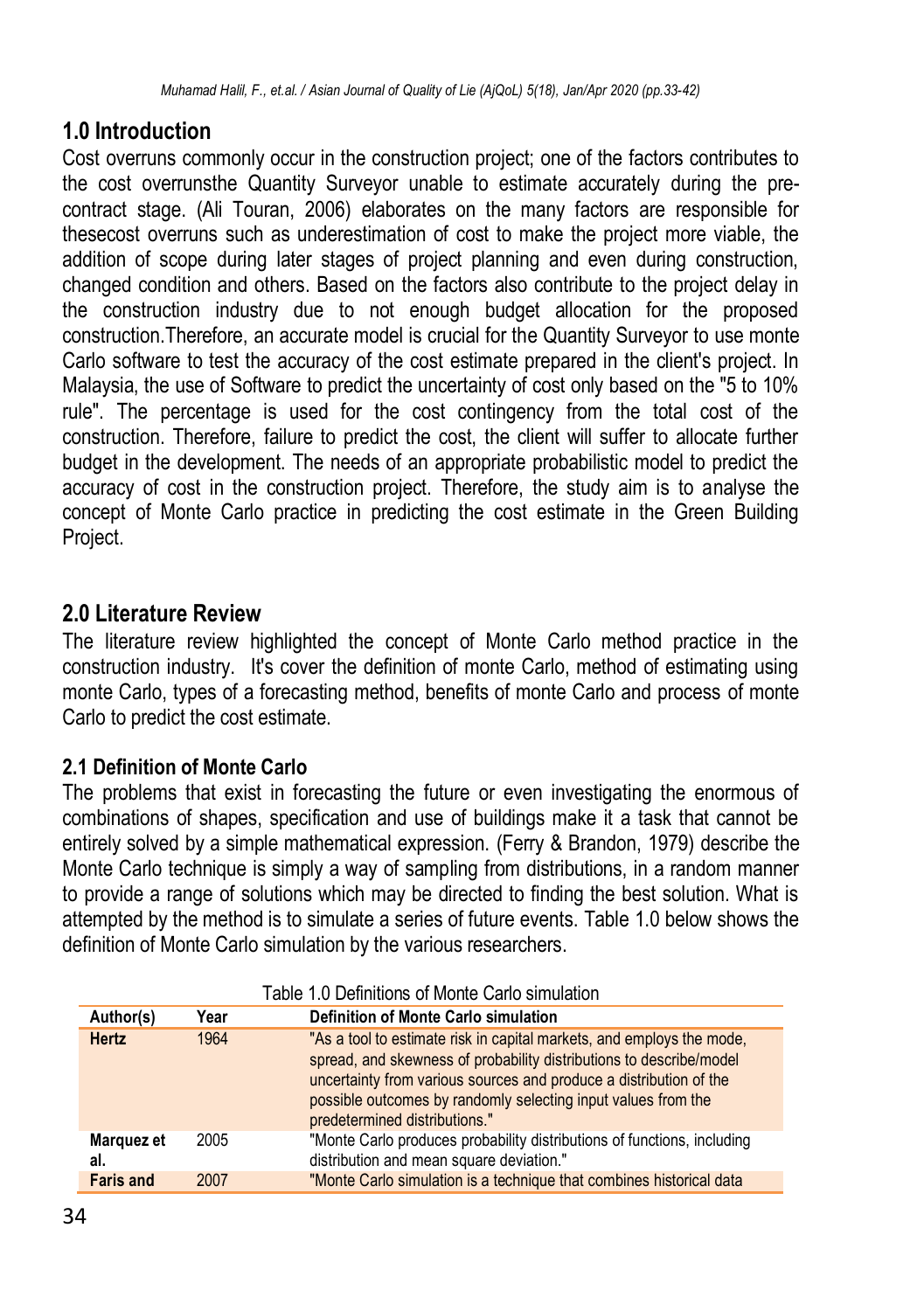| <b>Patterson</b>        |      | with inputs from S.M.E.s to assign a weight or probability of the<br>occurrence of a certain risk throughout a project."                                                                                                                                                                                                                                                                       |
|-------------------------|------|------------------------------------------------------------------------------------------------------------------------------------------------------------------------------------------------------------------------------------------------------------------------------------------------------------------------------------------------------------------------------------------------|
| El-Sadek                | 2010 | "Monte Carlo simulation, like any other simulation model tries to<br>approximate real-world processes and interactions at a mechanical<br>level."                                                                                                                                                                                                                                              |
| Jahangirian<br>et al.   | 2010 | "Monte Carlo simulation is one of the earliest simulation methods."                                                                                                                                                                                                                                                                                                                            |
| Palisade<br>Corporation | 2010 | "Monte Carlo Simulation is a proven technique used to simulate costs<br>and schedule. Monte Carlo Simulation makes use of probability<br>distributions in place of deterministic values to model the uncertainty<br>associated with a particular input and the possible outcomes that can<br>occur, thus allowing for better decision-making abilities when dealing<br>with such uncertainty." |
| Chou                    | 2011 | "A probabilistic technique that can be applied for cost estimation and<br>decision making."                                                                                                                                                                                                                                                                                                    |
| Liu and<br>Zhang        | 2012 | "Monte Carlo is a method that substitutes point estimates with random<br>numbers obtained from probability density functions and then builds<br>models of possible results."                                                                                                                                                                                                                   |

Therefore from the above definition, Monte Carlo Simulation can be concluded as a probability distribution in place of deterministic values to model the uncertainty.The clientcan make better decision making when dealing with a cost uncertainty in the construction project. The further subsection of the literature review will cover the relevant studies on the Monte Carlo simulation definition. Even there are varies in terms of Monte Carlo simulation, but most of them focus on the probability distributions, cost estimate and decision making.

# **2.2 What Causes of Cost Overruns?**

The reason cost overrun stated by (Wilson, 2015) as follows;

- a. Inaccurate or overly optimistic initial estimates;
- b. Movements in "the economy.'
- c. Poor Project Management;
- d. Poor Cost Control;
- e. Scope Creep;
- f. Incomplete or inaccurate value engineering;

From the above reasons are valid in some cases, but the other reason due to the way of cost estimates are prepared by the Quantity Surveyor.

### **2.3 Method of Estimating for Cost Prediction using Monte Carlo Simulation**

There are several methods used to estimate cost prediction; usually used cost contingency. At the simplest level, there is the "10% rule", where the Estimate is increased by 10% (Wilson, 2015). He describes a slightly better method is the "expert judgement" method. The percentage relies on the experience and knowledge of the expert and remains subjective and in truth, provides a "gut feel" amount for the contingency. The better methods rely on estimating the risks involved for sub-sections of the project and then using some way to combine the risks for the individual sections to get the risk and required contingency for the overall project. This uses the same divide-and-conquer procedure that is used to generate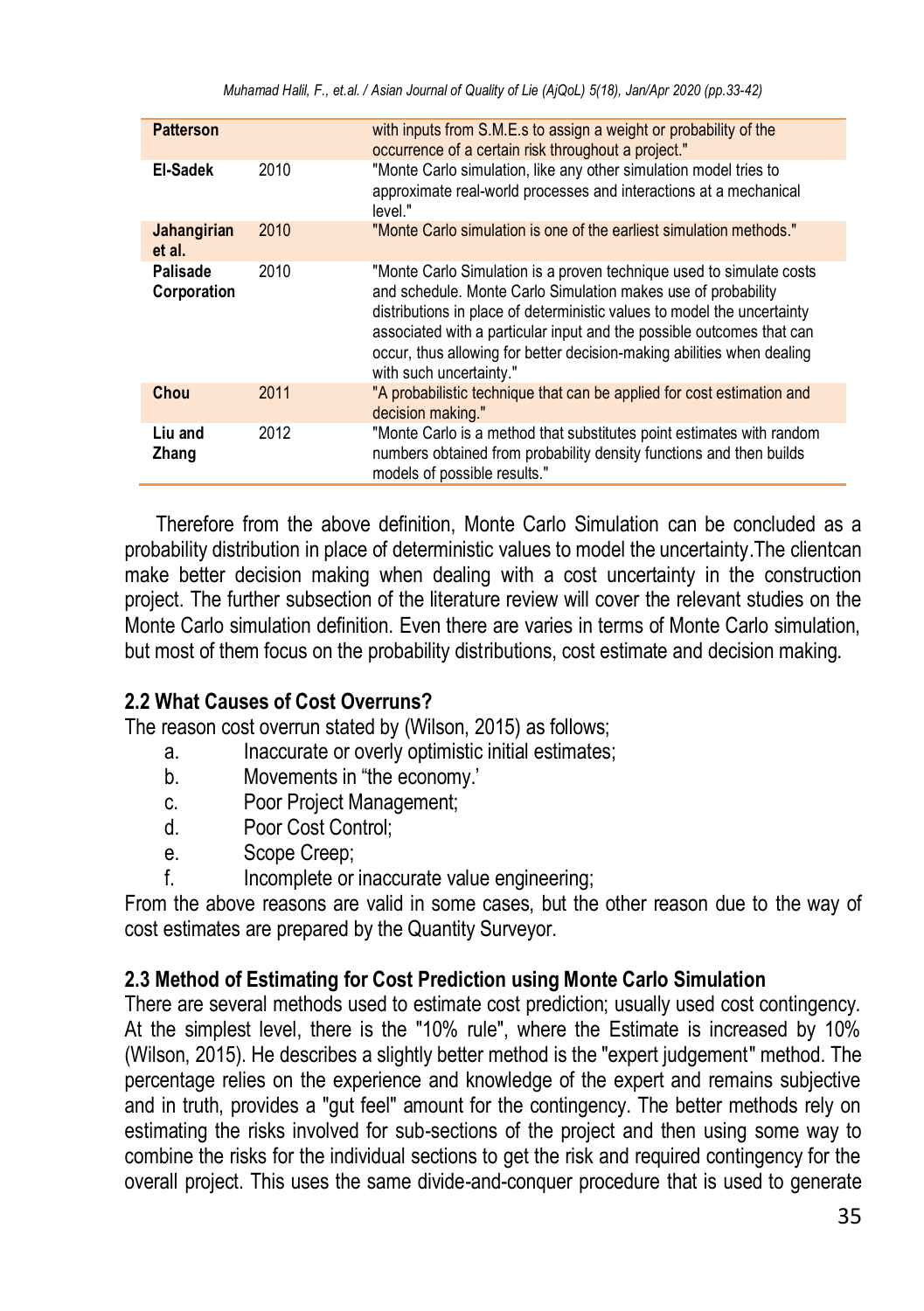the total cost, i.e. divide the project up into manageable sections and estimate the costs piece by piece and then combine them. Various heuristic methods that have been developed by different institutions, but the most widely accepted and fundamentally sound way of combining the individual risks is Monte Carlo simulation. Describe by Mun, (2015) Monte Carlo simulation in its simplest form is a random numbers generator that useful for forecasting, estimation, and risk analysis. A simulation calculates numerous scenarios of a model by repeatedly picking values from a user-predefined probability distribution for the uncertain variables and using those values for the model. As all those scenarios produce associated results in a model, each scenario can have a forecast. Forecasting is the act of predicting the future. It can be based on historical data or speculation about the future when no history exists. When historical data exist, a quantitative or statistical approach is best, but if no historical data exist, then potentially a qualitative or judgement approach is usually the only recourse (Mun, 2015).

### **2.4 Types of Forecasting Method**

Forecasting method is divided into the following; Refer Figure 1.2 Forecasting Methods.



Figure 1.2 Forecasting Methods( Source: Mun, 2015)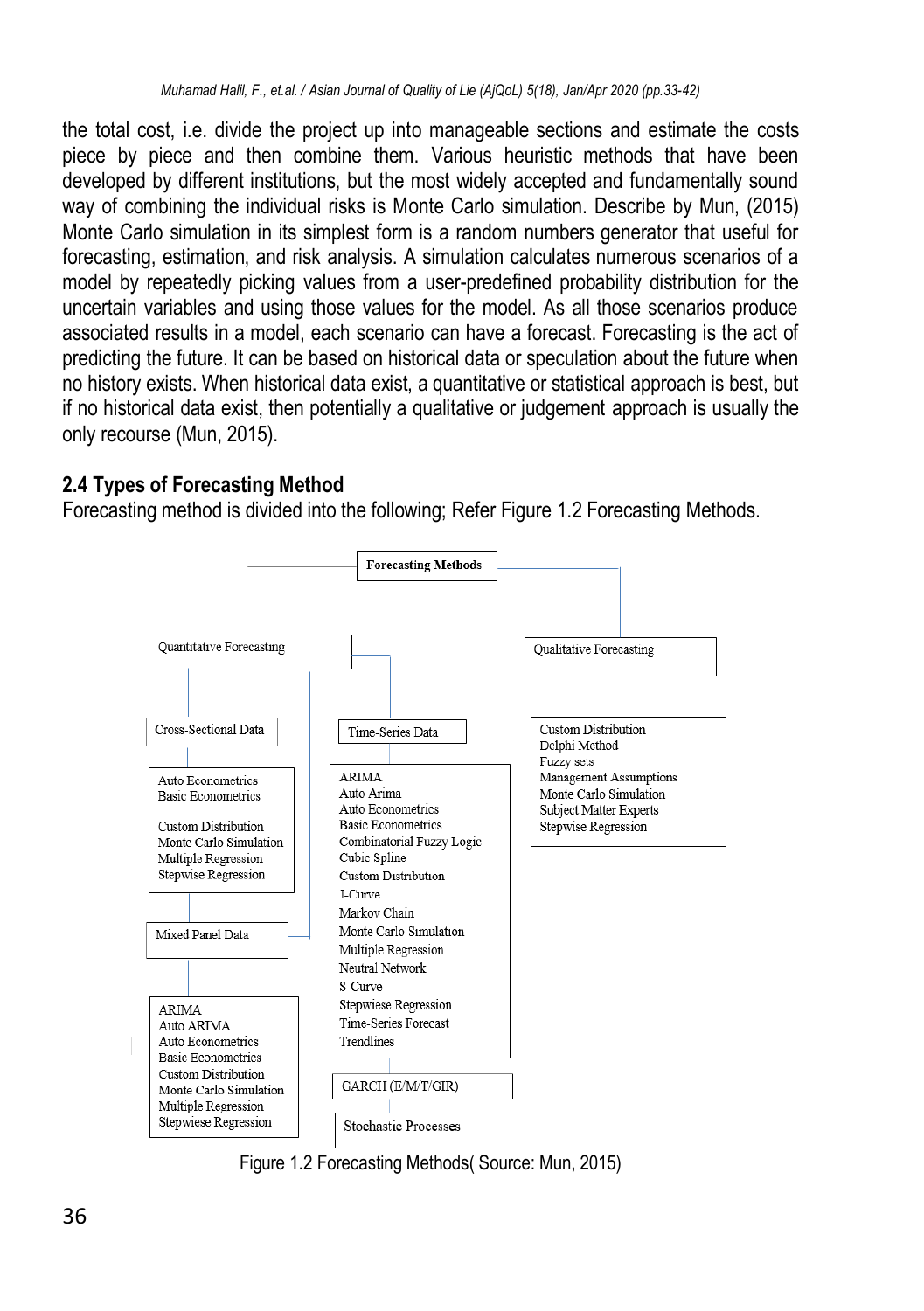Generally, forecasting can be divided into quantitative and qualitative approaches. In this research, a qualitative approach was used to identify the forecasting cost in the green project. The component of value and green building element cover the development cost during the feasibility study stage (Shukur, 2016). However, In Malaysia, different green building rating tools exist such as the Green Performance Assessment System, PenarafanHijau, Green Real Estate, and GBI (Lim et al., 2016). GBI is Malaysia's first comprehensive rating system, developed by Malaysian Institute of Architects /PertubuhanArkitek Malaysia and the Association of Consulting Engineers Malaysia, to facilitate the accomplishment of sustainable development goals in Malaysia (GBI, 2018). GBI evaluates the environmental design and performance of green buildings in Malaysia based on six main criteria: sustainable site planning & management, materials & resources, water efficiency, indoor environment quality, innovation, and E.E. (GBI, 2018).

### **2.5 Benefits of Monte Carlo Simulation for The Industry Players**

Ferry & Brandon (1979) stated the benefits of Monte Carlo Simulation for the industry players are as follows;

- a. To give confidence to the client concerning the expected cost of his projects,i.e. economic assurance;
- b. To allow the quick development of a representing of building in such a way that its cost can be tested and analysed;
- c. To establish a suitable system for advising the designer on the cost that is compatible with his own build-up of the design. It should be usable as soon as the designer makes the first decision that can be quantified, and should be capable of refinement, to deal with the more detailed decisions that follow after that;
- d. To establish a link between the cost control of the design and how costs are generated and controlled on-site.

The Monte Carlo simulation method allows us Marseguerra and Zio, (2000) to consider various relevant aspects of systems operation that cannot be easily captured by analytical models (K-out-of-N, redundancies, stand-by nodes, etc.). With the advances of computer technology, the repetitiveness of the process and the handling of a massive amount of numerical information is no longer a barrier in implementing Monte Carlo simulation(Bennett and Ormerod, 1984). Monte Carlo became an alternative for the program evaluation and review technique for cost estimation (Balcombe and Smith, 1999; Khedr, 2006; Moselhi, 1997). Koo and Fischer (2000) reported that the simulation model could improve communication between project participants and safety by anticipating hazard in the construction site.

Specifically, Monte Carlo simulation helps project managers to quantify and justify project reserves based on the identified risk (Kwak and Ingall, 2007). Furthermore, this approach can be used to determine the final budget at project completion and contingencies estimation, which can be calculated based on the probability distribution of the final budget (Kwak and Ingall, 2007).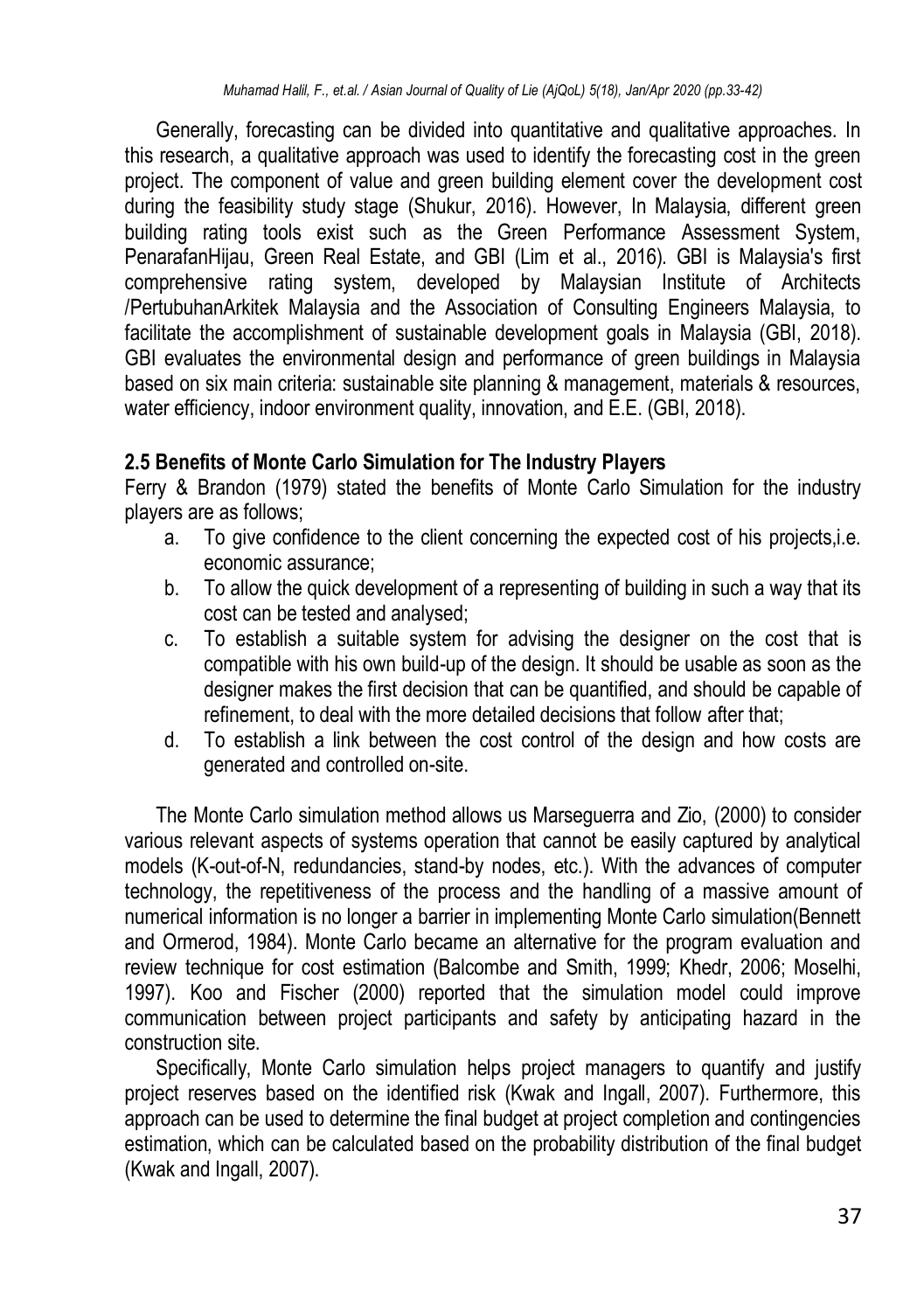### **2.6 Process of Monte Carlo Simulation**

The general processes of simulation include data collection, random number generation, formulation of the model, data analysis, and visual presentation (Chou, 2011). This approach uses a large number of simulated trials and sampling technique to approximate a solution to a problem (Ashworth, 2004; Grinstead and Snell, 2012), such as developing realistic cost estimate (Khedr, 2006).

Lorance and Robert (1999) list the various steps of carrying out a "Monte Carlo simulation". The first step is to define the capital resources by developing the deterministic model of the Estimate. The second step is to identify the uncertainty in the Estimate by specifying the possible values of the variables in the Estimate with probability ranges (distributions). The third step is to analyse the Estimate with the simulation. The model is run (iterated) repeatedly to determine the range and probabilities of all possible outcomes of the model.

Through a series of simulation, Monte Carlo can estimate the total cost by producing the distribution of cost component. Monte Carlo calculates the total cost of a project by independent sampling from the distribution of cost component. In this process, the optimistic and pessimistic value can be both created. The random value generator can select values for the interval (a, b) and then the frequency of data can be determined based on the distribution (Chen, 2013). The prediction shows based on Figure 1.3 below;



Figure 1.3 shows Prediction Techniques in Monte Carlo Simulation *(Source: "Robust Design of Microgrids with Reconfigureable Topology under Several Uncertainty," 2017)*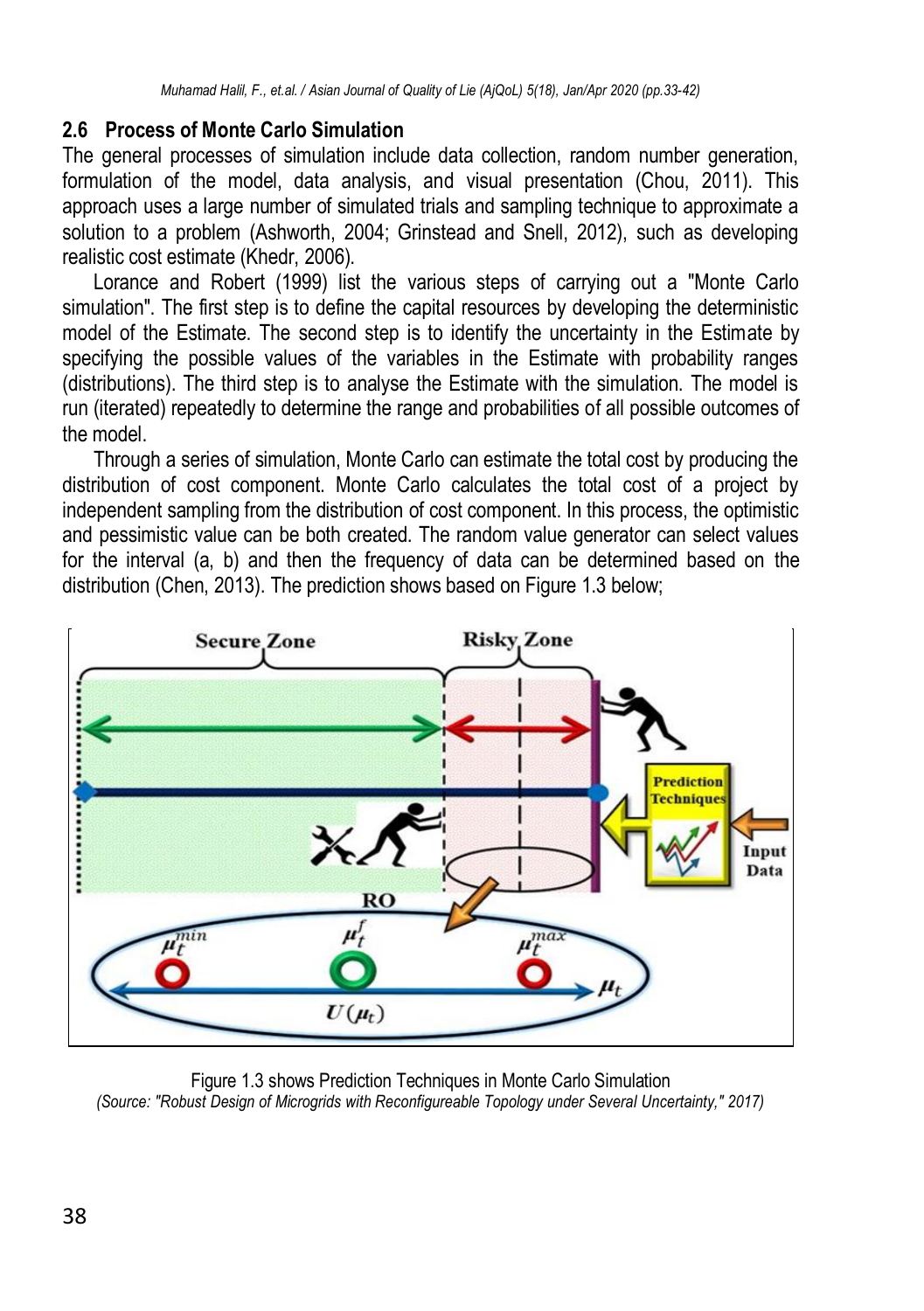This method can be applied while predicting the cost of development by the Quantity Surveyor in the green building project. The formula applies as follow:

# *DC =PDC+CC+P+ x%C+y%GBI*

By using Monte Carlo, the Quantity Surveyor can convince the client either the justification of x% for contingency and Y% for Green Building is accurate for cost estimate proposes for the project. This simulation is crucial for the client to ensure the viability of the project is worth for investment. Therefore, it can reduce the cost of overrun in the project and benefit received in term of quality of life for the client in the project development.

# **3.0 Methodology**

The research uses a qualitative method which consists of a case study approach and document analysis. Three (3) projects of the case study were selected. Cost prediction was analysed using Monte Carlo simulation software. The methodology used to estimate the building cost in the green building project. The building cost is a critical element in the new development and needs to be appropriately evaluated by the Quantity Surveyor. For forecast statistics, a distribution's location or central tendency (expected returns) is calculated; the second tales describe its width or spread (risk); the third moment, its directional skew (most probable events); and the fourth moment, its peakedness or thickness in the tails (catastrophic losses or gains). The limitation of this research only concentrated on the green building project. All four events need to evaluate and interpreted to provide a more comprehensive view of the project under analysis. Steps of the study using the procedure explained by (Barreras, 2011) as follows;

- a. Compute initial Estimate (feasibility study stage)
- b. Determine correlations
	- i. Between Estimate Line Items
	- ii. Between Risk Drivers
	- iii. Between line items and risks
- c. Build a model
- d. Run Monte Carlo Simulation
- e. Analyse the result

# **3.1 Compute initial Estimate (feasibility study stage)**

As the project defines the scope and prepares cost estimate for the various packages, it is crucial to capture the detail from the selected project. Cost estimate for prediction must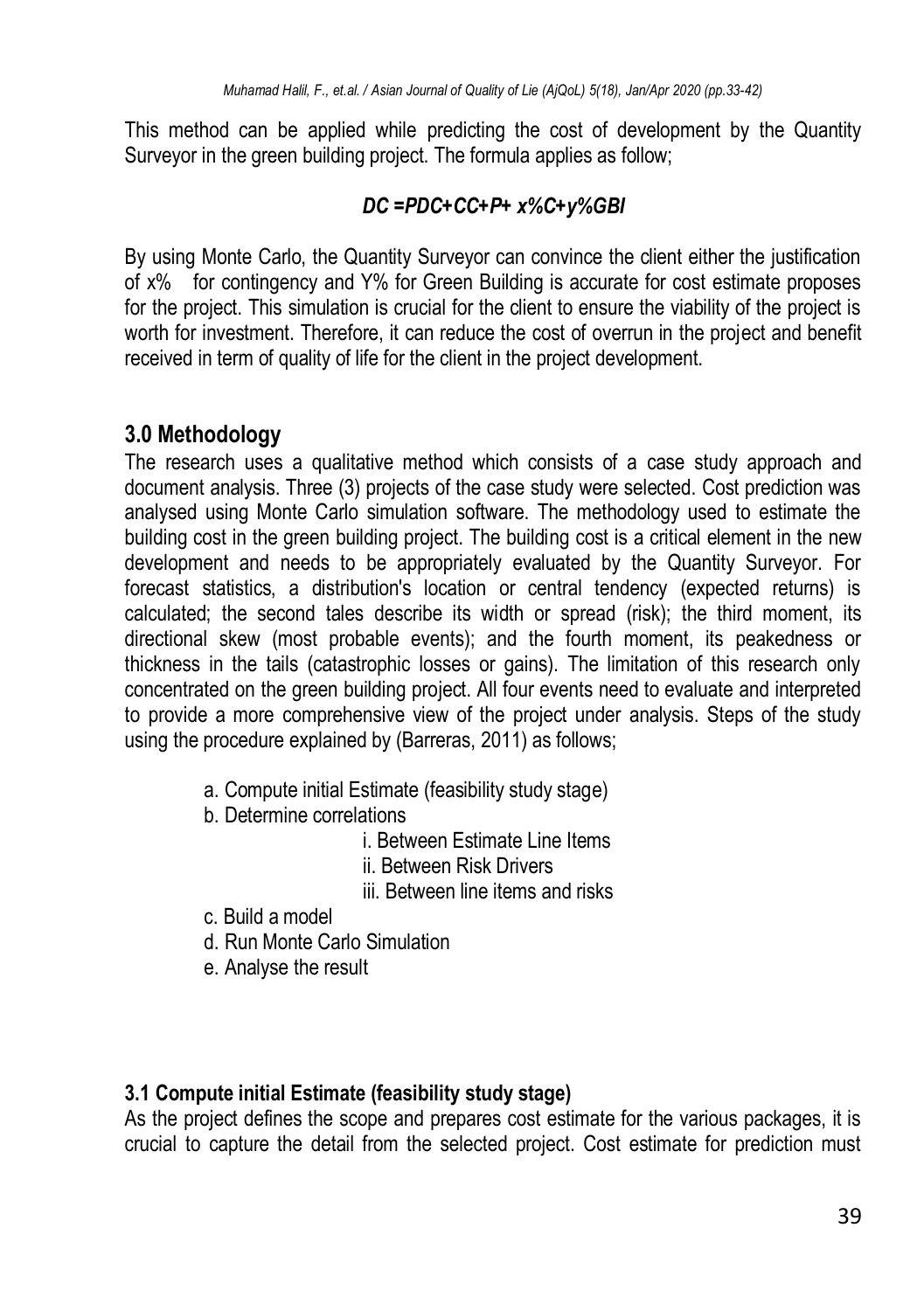include worst case, best case, and most likely values. This often referred to as a three-point estimate. Raw data is collected on cost and its relationship to design variables.

### **3.2 Determine correlations**

Correlations can exist between any two or more items in the cost estimate, between risk events, and between risk event and cost estimate items. It is crucial to have a crossdiscipline review of all correlations to ensure that all functional team leads agree with the correlations proposed for the Monte Carlo Simulation.

# **3.3 Build a Model**

The Monte Carlo Simulation models should be structured to be able to demonstrate both the value of the risk treatments or response plans and the amount needed for contingency reserve. It is essential to carefully review the project assumptions and constraint at this point to ensure appropriate consideration is given when constructing the model.

# **3.4 Run Monte Carlo Simulation**

The Monte Carlo Simulation software will have several sets to predict the cost estimate at the required level. What probability does management want to use to determine contingency for the proposed project either 80% or 90% for final project setting or need to reserve for management cost?Optimising models are used to select the best alternatives cost estimate from the results of the previous models, based on criteria determined by the Quantity Surveyor.

# **3.5 Analyse the result**

The results are the most crucial step of the entire process. The results must well be understood by the Quantity Surveyor and Client. The results need to communicate on the amount of contingency element, distribution between one item is very tight or narrow and the deterministic value percentage at the area of baseline or below. Analytical and predictive models are then used to explore cost situation and changes in the design variables.

# **4.0 Results**

The findings show that by using Software, capturing the data needed to build and simulate project risks and cost Estimate via a monte Carlo simulation is considered accurate. The client is more confident to make a decision making to proceed with the proposed project as compare using a conventional approach of the Estimate to predict the cost in the construction project.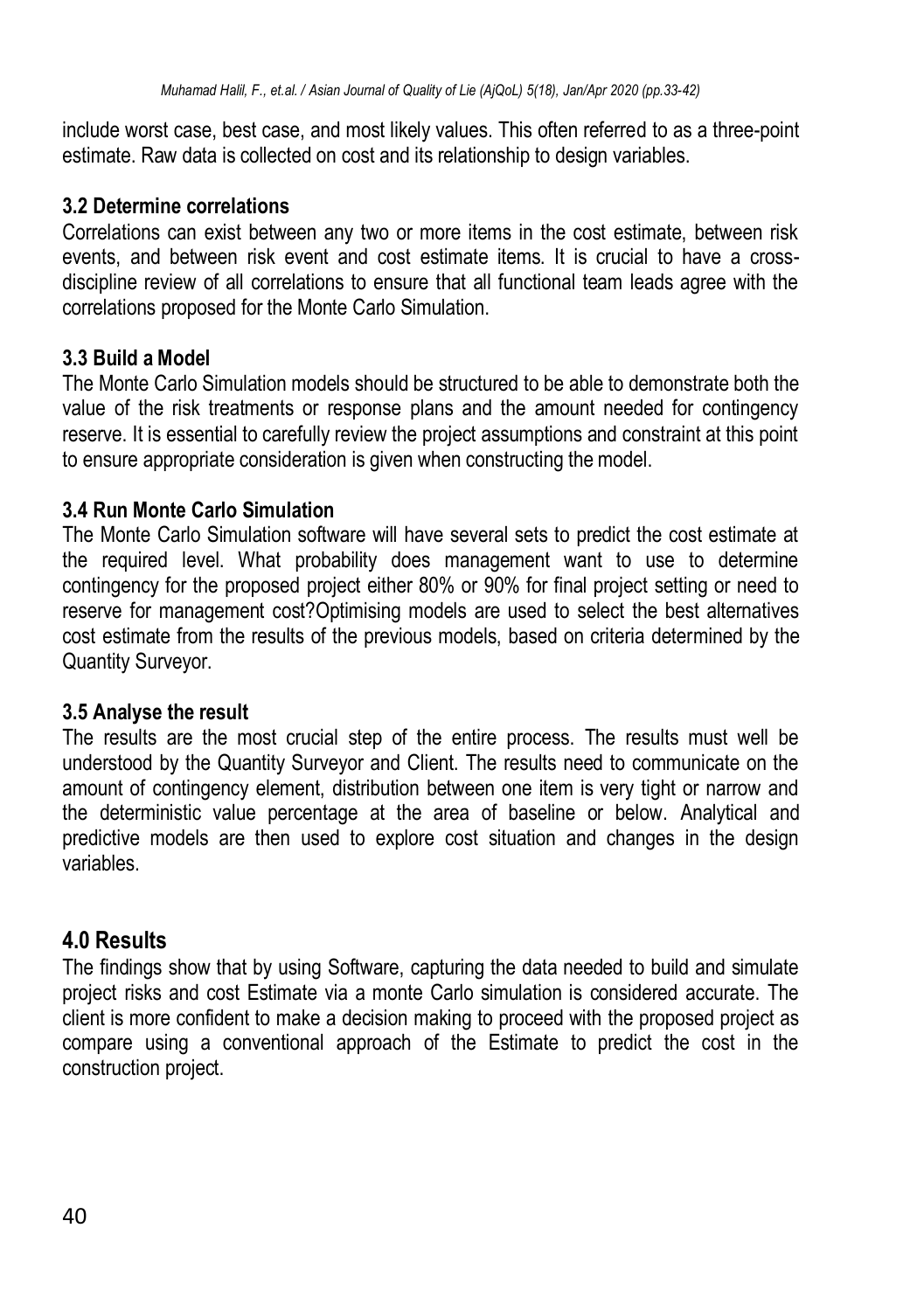# **5.0 Discussion**

From this paper, Monte Carlo is a software used to predict the event of forecasting and Optimization software. The Software is written in Microsoft.NET C# and function together with Excel as the add-in. Therefore, this Software is crucial to be used to predict the cost of estimation prepare by the Quantity Surveyor. From the literature review, the importance of this Software to be used to preclude cost overrun occurs in the construction project.The methodology used is a qualitative approach. The actual case study selected are Hospital projects which category as a Green Building Index. Through this modelling, it can convert all the disorganized data to a suitable form in a statistical method.

# **6.0 Conclusion**

This paper urges the need for research to help the industry players or practitioner to understand the importance of this software application for the process of decision making to identify risk and the worth for money during the preparation of the cost estimate. The Monte Carlo proved to be a vital tool to the clients, project manager and the Quantity Surveyor to predict the cost estimate and the uncertainty during the project undertaking. Through this approach, quality of life received by the client in investing budget without waste of propose funding in the construction project. The result shows through Monte Carlo simulation, and this method can predict the worst return from the accuracy of the estimation and given absolute confidence for project development in the construction project. Therefore, quality of life received by the client thorough successful implementation of the project according to time, cost and quality.

# **Acknowledgement**

We would like to express my sincere gratitude to the Research Management Centre, UniversitiTeknologi MARA, Shah Alam for funding of this research through Lestari Grant.

# **References**

Ali Touran, R. L. (2006). Modelling Cost Escalation in Large Infrastructure Projects. Journal of Construction Engineering and Management, 853-860.

An, S. H., & Kang, K. I. (2005). A study on predicting construction cost of apartment housing using experts' knowledge at the early stage of projects. Journal of Architectural Institute of Korea, 21(6), 81–88.

Attalla, M., &Hegazy, T. (2003). Prediction cost deviation in reconstruction project: Artificial neural networks versus regression. Journal of Construction Engineering and Management, ASCE, 129(4), 405–411.

Balcombe, K.G. & Smith, L.E. (1999), "Refining the use of Monte Carlo techniques for risk analysis in project planning", The Journal of Development Studies, 36(2), 113-135.